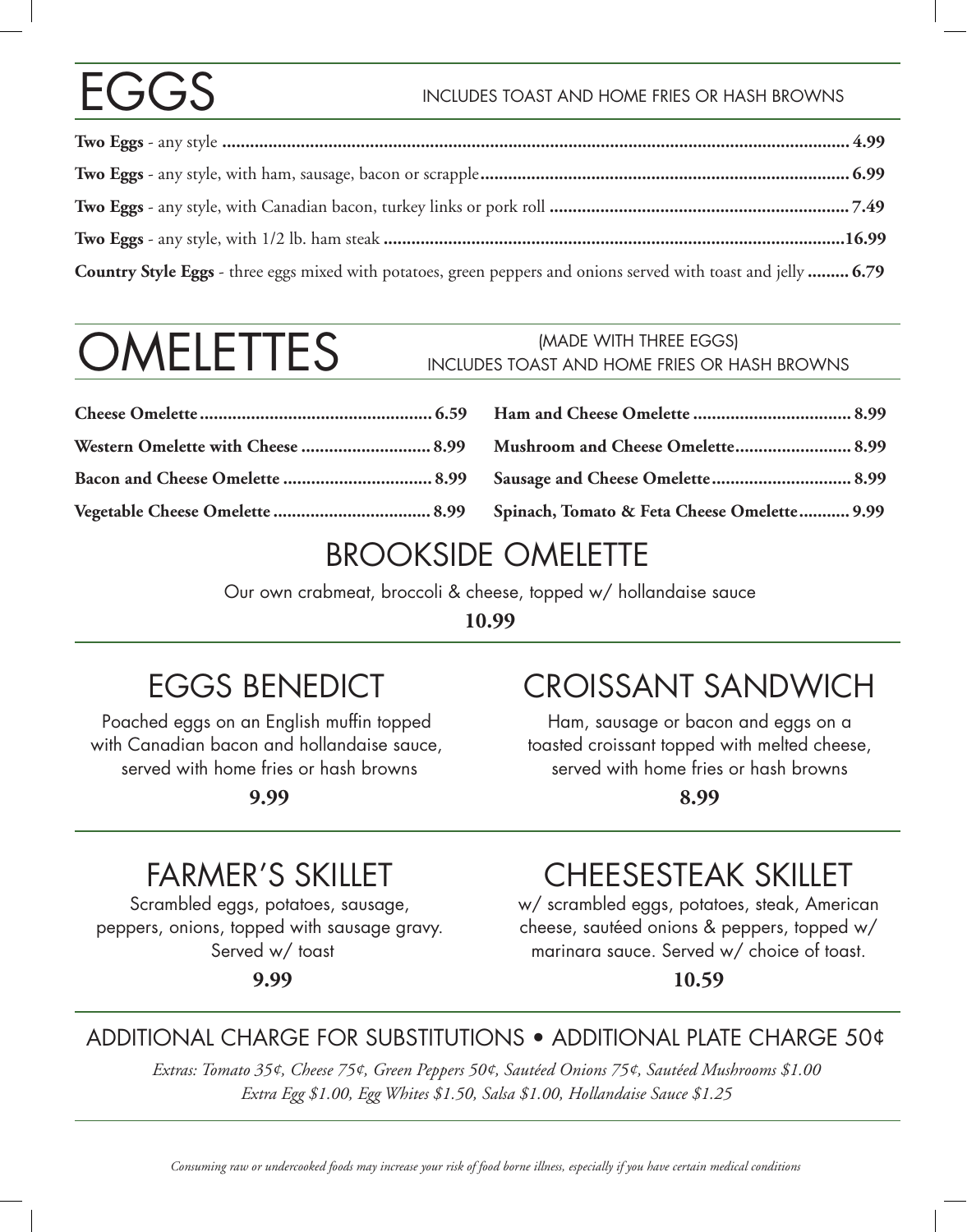# PANCAKES & FRENCH TOAST

### HOMEMADE BELGIAN WAFFLE

topped with powdered sugar and served with butter . . . **6.59** with banana, blueberry, peach, strawberry or apple . . . **7.99** with chipped beef . . . **7.99** with meat. . . **8.59**

## STUFFED FRENCH TOAST

A cream cheese mixture sandwiched between two pieces sourdough French toast, topped w/ glazed strawberries and whipped cream **8.99**

## SIDE ORDERS

#### ADDITIONAL CHARGE FOR SUBSTITUTIONS • ADDITIONAL PLATE CHARGE 50¢

### CREAMED DRIED BEEF ON TOAST

with home fries or hash browns **7.99**

## BISCUITS & GRAVY

Two buttermilk biscuits served with country sausage gravy and home fries or hash browns **7.99**

## 2 - 2 - 2

Two eggs (any style), two strips of bacon and two buttermilk pancakes or two french toast **8.99**